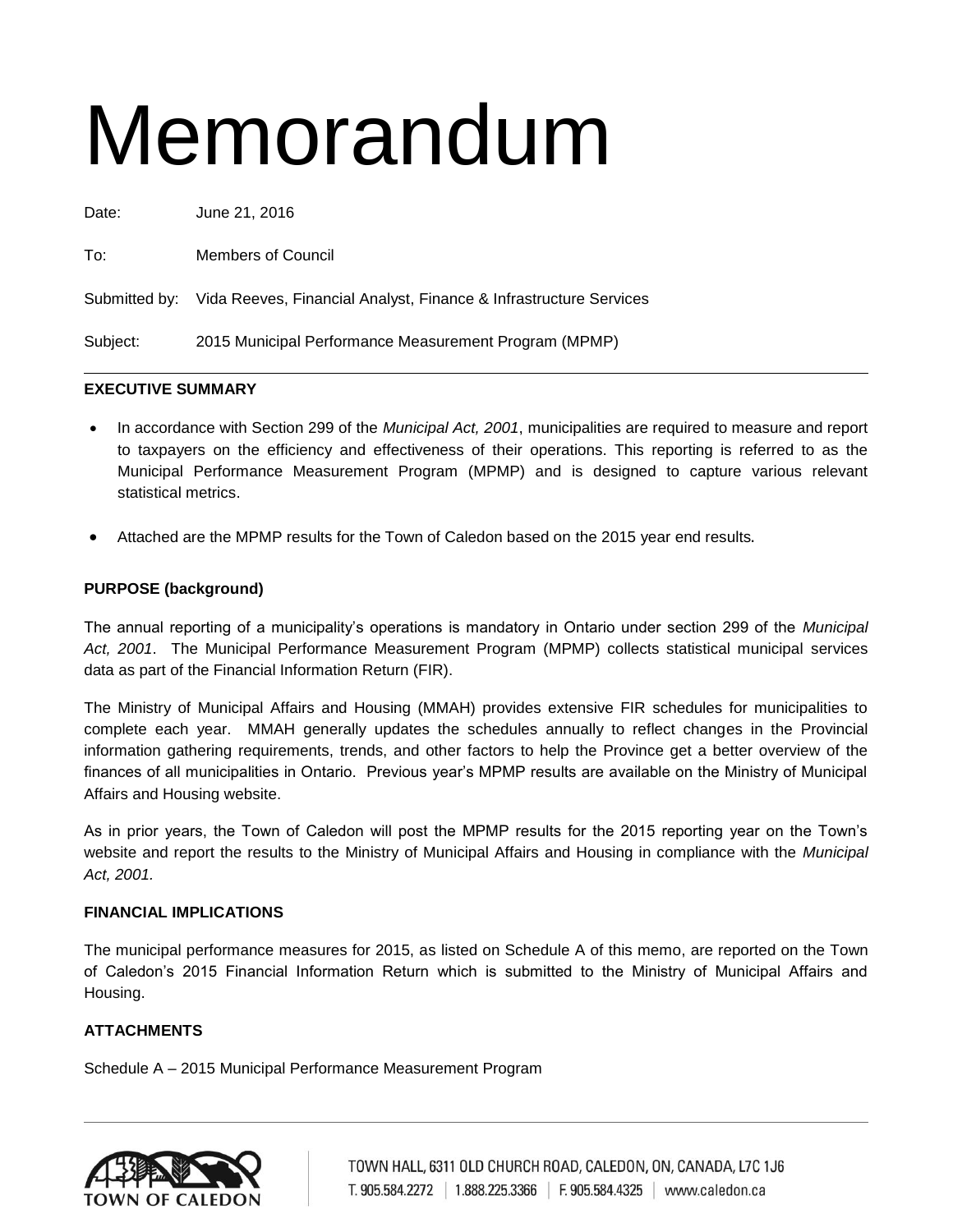

# **2015 MUNICIPAL PERFORMANCE MEASUREMENT PROGRAM**

| <b>BUILDING SERVICES</b>                                                                                                                                                                                                           | 2015                                         |                                                  |                                                                                    | 2014 (restated)                                |                            |                                                  |                                                                                    |  |  |
|------------------------------------------------------------------------------------------------------------------------------------------------------------------------------------------------------------------------------------|----------------------------------------------|--------------------------------------------------|------------------------------------------------------------------------------------|------------------------------------------------|----------------------------|--------------------------------------------------|------------------------------------------------------------------------------------|--|--|
| What method does your municipality use to determine total construction value?                                                                                                                                                      | Applicant's Declared Value                   |                                                  |                                                                                    |                                                | Applicant's Declared Value |                                                  |                                                                                    |  |  |
|                                                                                                                                                                                                                                    | \$                                           |                                                  |                                                                                    | \$                                             |                            |                                                  |                                                                                    |  |  |
| Total Value of Construction Activity based on permits issued                                                                                                                                                                       | \$421,728,785                                |                                                  |                                                                                    | \$216,073,660                                  |                            |                                                  |                                                                                    |  |  |
|                                                                                                                                                                                                                                    | Number of<br><b>Building Permits</b>         | <b>Total Value of</b><br><b>Building Permits</b> |                                                                                    | <b>Number of Building</b><br><b>Permits</b>    |                            | <b>Total Value of</b><br><b>Building Permits</b> |                                                                                    |  |  |
| <b>Residential properties</b>                                                                                                                                                                                                      | 1,253                                        | \$347,226,997                                    |                                                                                    |                                                | 710                        | \$143,351,090                                    |                                                                                    |  |  |
| All other property classes                                                                                                                                                                                                         | 181                                          | \$74,501,788                                     |                                                                                    |                                                | 159                        | \$72,722,570                                     |                                                                                    |  |  |
|                                                                                                                                                                                                                                    | 1,434                                        | \$421,728,785                                    |                                                                                    |                                                | 869                        | \$216,073,660                                    |                                                                                    |  |  |
| Review of Complete Building Permit Applications: Median number of working days to review a<br>complete building permit application and issue a permit or not issue a permit, and provide all<br>reasons for refusal (by Category): | <b>Median Number</b><br>of Working Days      |                                                  |                                                                                    | <b>Median Number of</b><br><b>Working Days</b> |                            |                                                  |                                                                                    |  |  |
| a) Category 1: Houses (houses not exceeding 3 storeys/600 square metres)<br>Reference: provincial standard is 10 working days                                                                                                      | 5                                            |                                                  |                                                                                    | 9                                              |                            |                                                  |                                                                                    |  |  |
| b) Category 2: Small Buildings (small commercial/industrial not exceeding 3 storeys/600 square<br>metres)<br>Reference: provincial standard is 15 working days                                                                     | 5                                            |                                                  |                                                                                    | 13                                             |                            |                                                  |                                                                                    |  |  |
| c) Category 3: Large Buildings (large residential/commercial/industrial/institutional)<br>Reference: provincial standard is 20 working days                                                                                        | 10                                           |                                                  |                                                                                    | 20                                             |                            |                                                  |                                                                                    |  |  |
| d) Category 4: Complex Buildings (post disaster buildings, including hospitals, power/water,<br>fire/police/EMS), communications<br>Reference: provincial standard is 30 working days                                              | 0                                            |                                                  |                                                                                    | $\pmb{0}$                                      |                            |                                                  |                                                                                    |  |  |
|                                                                                                                                                                                                                                    | Number of<br>Complete<br><b>Applications</b> | Number of<br>Incomplete<br><b>Applications</b>   | <b>Total Number of</b><br><b>Complete and</b><br>Incomplete<br><b>Applications</b> | Number of<br>Complete<br><b>Applications</b>   |                            | Number of Incomplete<br><b>Applications</b>      | <b>Total Number of</b><br><b>Complete and</b><br>Incomplete<br><b>Applications</b> |  |  |
| a) Category 1: Houses (houses not exceeding 3 storeys/600 square metres)                                                                                                                                                           | 1,253                                        | $\Omega$                                         | 1,253                                                                              |                                                | 710                        |                                                  | 711                                                                                |  |  |
| b) Category 2: Small Buildings (small commercial/industrial not exceeding 3 storeys/600 square<br>metres)                                                                                                                          | 81                                           | $\Omega$                                         | 81                                                                                 |                                                | 109                        |                                                  | 109                                                                                |  |  |
| c) Category 3: Large Buildings (large residential/commercial/industrial/institutional)                                                                                                                                             | 100                                          | $\Omega$                                         | 100                                                                                |                                                | 50                         |                                                  | 51                                                                                 |  |  |
| d) Category 4: Complex Buildings (post disaster buildings, including hospitals, power/water,<br>fire/police/EMS), communications                                                                                                   |                                              |                                                  |                                                                                    |                                                | $\Omega$                   |                                                  | $\Omega$                                                                           |  |  |
| Subtotal                                                                                                                                                                                                                           | 1,434                                        | $\mathbf{0}$                                     | 1,434                                                                              |                                                | 869                        | $\mathbf{c}$                                     | 871                                                                                |  |  |
| Note: 2014 Building Permit data has been restated to reflect the corrected number and value of permits issued.                                                                                                                     |                                              |                                                  |                                                                                    |                                                |                            |                                                  |                                                                                    |  |  |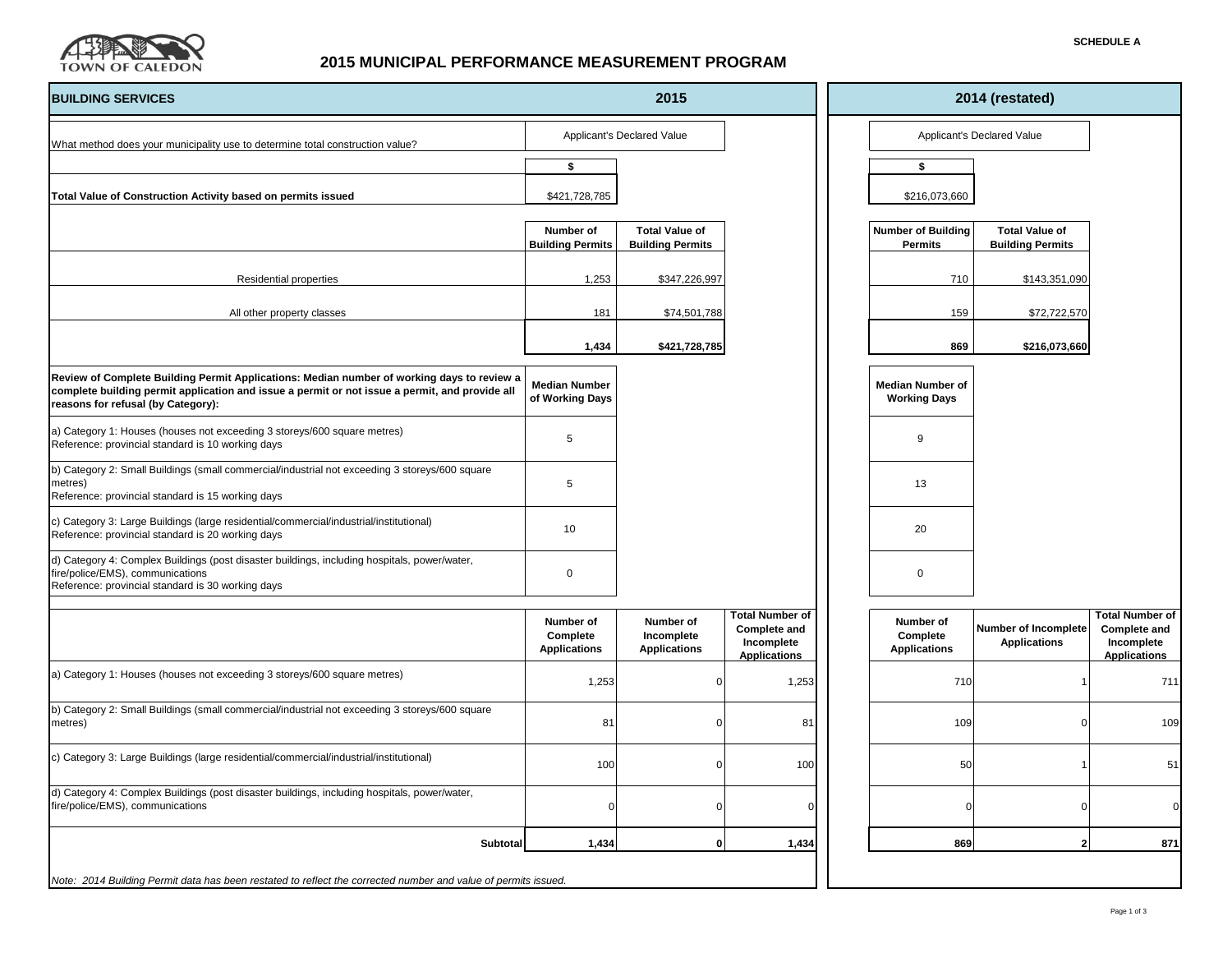| <b>PLANNING AND DEVELOPMENT</b>                                                                      | 2015                                                                           |                                                    | 2014                                                                           |                                          |  |  |
|------------------------------------------------------------------------------------------------------|--------------------------------------------------------------------------------|----------------------------------------------------|--------------------------------------------------------------------------------|------------------------------------------|--|--|
| <b>Land Use Planning</b>                                                                             | <b>RESIDENTIAL UNITS</b><br><b>WITHIN</b><br><b>SETTLEMENT</b><br><b>AREAS</b> | <b>TOTAL</b><br><b>RESIDENTIAL</b><br><b>UNITS</b> | <b>RESIDENTIAL</b><br><b>UNITS WITHIN</b><br><b>SETTLEMENT</b><br><b>AREAS</b> | <b>TOTAL RESIDENTIAL</b><br><b>UNITS</b> |  |  |
| Number of residential units in new detached houses (using building permit information)               | 242                                                                            | 285                                                | 387                                                                            | 402                                      |  |  |
| Number of residential units in new semi-detached houses (using building permit information)          | 80                                                                             | 80                                                 | 73                                                                             | 73                                       |  |  |
| Number of residential units in row houses (using building permit information)                        | 97                                                                             | 97                                                 | 134                                                                            | 134                                      |  |  |
| Number of residential units in new apartments/condo apartments (using building permit information)   |                                                                                |                                                    |                                                                                |                                          |  |  |
| <b>Subtotal</b>                                                                                      | 419                                                                            | 462                                                | 594                                                                            | 609                                      |  |  |
|                                                                                                      | <b>DATA</b>                                                                    | <b>UNITS</b>                                       | <b>DATA</b>                                                                    | <b>UNITS</b>                             |  |  |
| Land Designated for Agricultural Purposes                                                            |                                                                                |                                                    |                                                                                |                                          |  |  |
| Hectares of land designated for agricultural purposes in the Official Plan as of December 31, 2015 * | 30,622                                                                         | Hectares                                           | 30,829                                                                         | Hectares                                 |  |  |
| * Area of agricultural land adjusted in 2015 due to ROPA 29                                          |                                                                                |                                                    |                                                                                |                                          |  |  |

| <b>IRECREATION SERVICES</b>                                                                                                                                                                                                                                                             | 2015        |                |  | 2014        |                |  |  |
|-----------------------------------------------------------------------------------------------------------------------------------------------------------------------------------------------------------------------------------------------------------------------------------------|-------------|----------------|--|-------------|----------------|--|--|
| Trails                                                                                                                                                                                                                                                                                  | <b>DATA</b> | <b>UNITS</b>   |  | <b>DATA</b> | <b>UNITS</b>   |  |  |
| Total kilometres of trails (owned by municipality and third parties)                                                                                                                                                                                                                    | 185         | <b>KM</b>      |  | 185         | <b>KM</b>      |  |  |
| Note: 2014 data has been restated to reflect the corrected kilometres of trails.                                                                                                                                                                                                        |             |                |  |             |                |  |  |
| <b>Indoor Recreation Facilities</b>                                                                                                                                                                                                                                                     | <b>DATA</b> | <b>UNITS</b>   |  | <b>DATA</b> | <b>UNITS</b>   |  |  |
| Square metres of indoor recreation facilities (municipally owned)                                                                                                                                                                                                                       | 34,234      | m <sup>2</sup> |  | 34,234      | m <sup>2</sup> |  |  |
| <b>Outdoor Recreation Facilities (Note 1)</b>                                                                                                                                                                                                                                           | <b>DATA</b> | <b>UNITS</b>   |  | <b>DATA</b> | <b>UNITS</b>   |  |  |
| Square metres of outdoor recreation facility space (municipally owned)                                                                                                                                                                                                                  | 438,551     | m <sup>2</sup> |  | 12,833      | m <sup>2</sup> |  |  |
| Note: Prior year comparatives reported Tennis Court space only. Current year data has been updated to include parks that meet the defined definitions in the MPMP quidelines eq.<br>baseball diamonds, soccer fields including Johnston Sports Park, Caledon East Soccer Complex, etc.) |             |                |  |             |                |  |  |